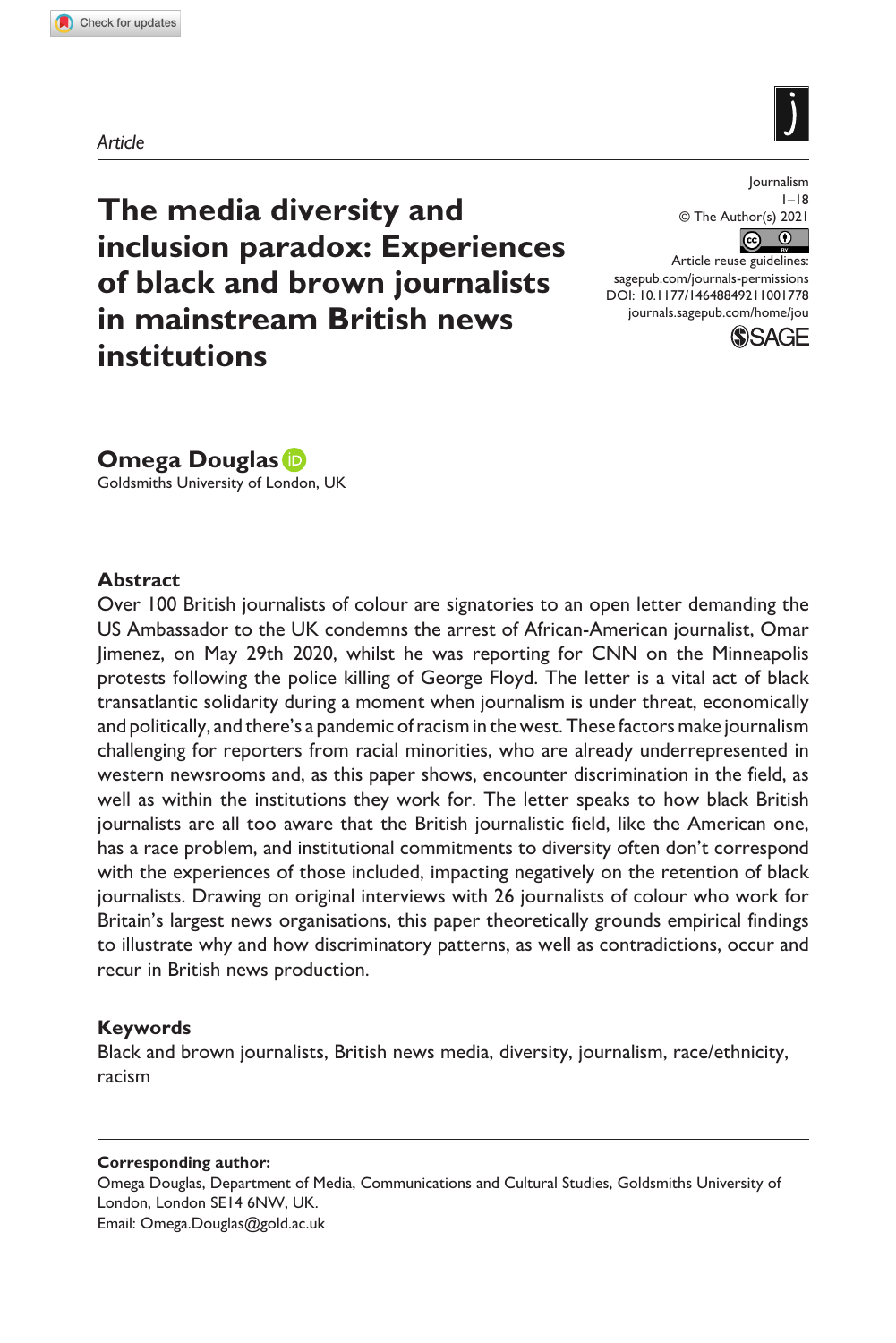### **Introduction**

Over 100 British journalists of colour, myself included, signed an open letter (Ryder, 2020) to express outrage at the arrest of African-American CNN reporter, Omar Jimenez, whilst he was covering the Minneapolis protests following the horrific police killing of George Floyd. That the letter is from journalists of colour is significant because it speaks to our shared experience of encountering racism within the field, and our recognition that disparities exist in the UK between the treatment of black and white journalists, as they do in America. This is illustrated by the arrest of Jimenez, and not CNN's white reporter, Josh Campbell, who was working nearby at the time of Jimenez's arrest.

Via analysis of interviews with 26 journalists of colour who work for Britain's largest news organisations, this article extends journalism studies of race (e.g. Cottle, 2000), by not only showing discrimination occurs in western news production, but also theoretically grounding the empirical findings to illustrate *why* and *how* discriminatory patterns, as well as contradictions, occur.

My findings show racism operates across all mainstream UK news institutions. However, racism plays out differently depending on institutional 'doxa' and the 'habitus' (Bourdieu, 2005) of individuals in positions of influence within the journalistic field. As discussed below, race and news production in Britain is under-theorised. By utilising Bourdieu's (ibid) conception of the journalistic field to ground new data, this paper contributes to building a theoretical framework to facilitate further comprehensive study of racism in western news production.

The data reveals a tangle of economic and ethical rationalities underpin the visibility of journalists of colour in UK news. This tangle, which informs media diversity strategies, can be explained by the way racism is obscured by economic rationalities (Saha, 2018), but race-related issues are paramount to ethical rationalities. Because of this messiness, there's no consistent agenda on how to construct more racially just practices in British news organisations. I argue the only way to gain clarity on issues pertaining to improved inclusion of journalists of colour in the UK journalistic field is to 'see race' (Eddo-Lodge, 2017: 84).

### **The inclusion of journalists of colour in mainstream UK news**

According to the Milburn report on social mobility, 'journalism has shifted to a greater degree of social exclusivity than any other profession' (Milburn et al., 2016). This exclusivity extends to barriers to accessing the industry by ethnic minorities (Thurman et al, 2016: 14). Such findings, which emerge cyclically and rarely show improvements in the number of black and minority ethnic (BAME) people employed by dominant UK news organisations, are met with sporadic declarations about the need to rectify the whiteness of mainstream media (Hill, 2001).

The white paper on the future of the BBC (May 2016), is one of many publicly stated commitments to media diversity. It includes a few pages on how provision for BAME audiences will improve. This follows an ongoing campaign, led by Lenny Henry,<sup>1</sup> to improve diversity at what he calls the 'very white' BBC (PA, 2016). Henry's campaign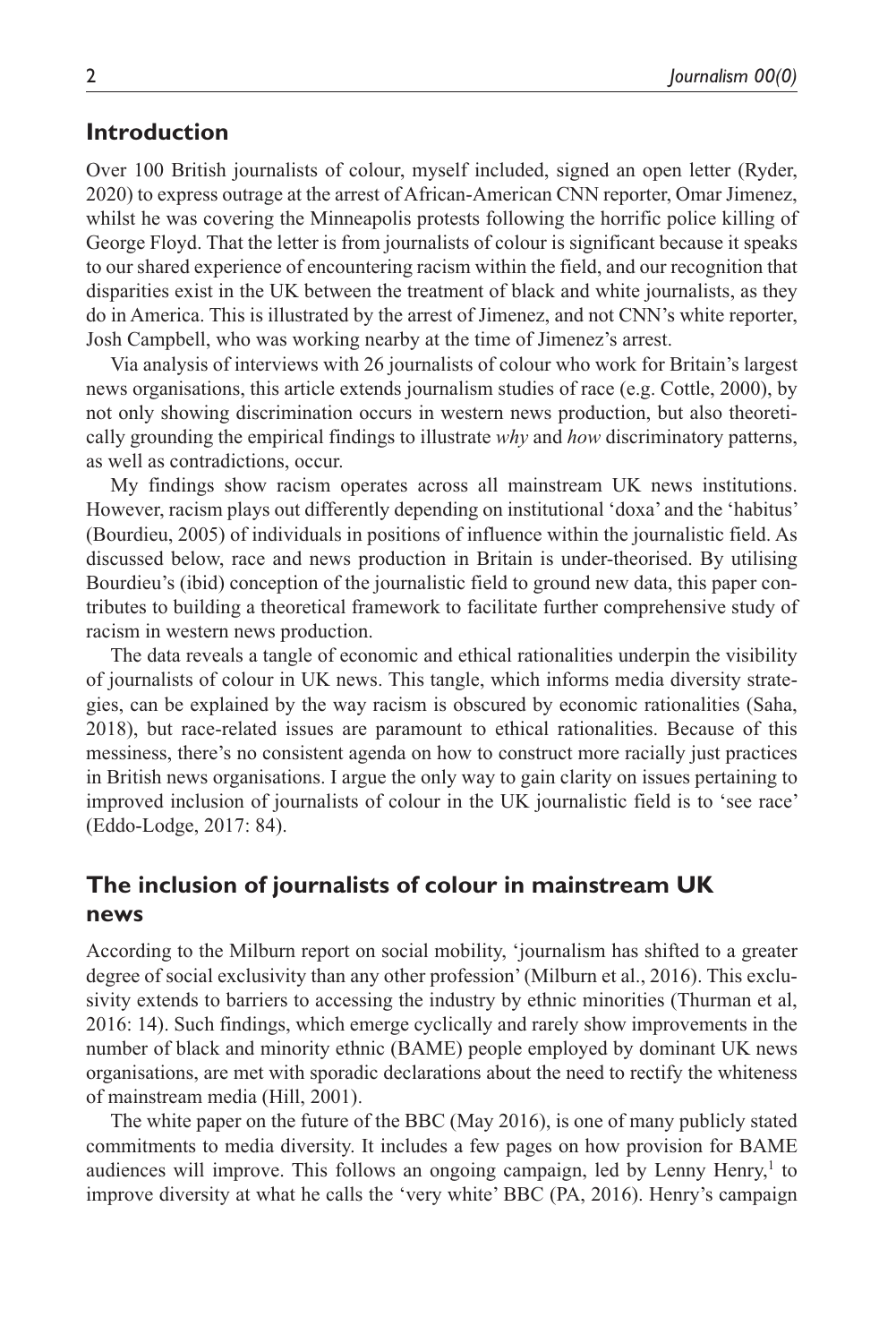renewed public debate on the employment and representation of BAME people by UK media: an arena where all citizens are meant to feel represented, but where 55 percent 'of all black ethnic groups' *feel* underrepresented and 51 percent *feel* negatively portrayed (Department for Culture, Media & Sport, 2016: 40–41).

I emphasise the word 'feel' because I'll return to the importance of feelings when I address the need to take them seriously, as they're expressed via the 'habitus' of individuals working within journalism, when considering the covert ways structural racism manifests in institutionally white spaces.

My data shows racism tends to be experienced covertly in elitist journalist circles. This is perhaps because the majority reaching the top of the profession were privately educated (Harrison, 4 August 2016) and, given the gender disparities within British journalism, which is largely dominated by white men (Thurman et al, 2016), they can conceivably be characterised as 'well-educated white men' with whom overt racism is less associated than it is with 'poor whites' (Stoler, 2002: 377). As such, listening to the experiences and feelings of raced Others working within UK news, is a vital way of illuminating the implicit discrimination they face.

#### **News and race**

Scholarly work on race in western news is an established research arena (e.g. Entman and Rojecki, 2000; Downing and Husband, 2005), from Hall et al's (1978) seminal study on the racialisation of news stories on mugging in the British press to Cottle's (1997) research on the production of 'minority ethnic' current affairs programmes.<sup>2</sup> Journalism studies of race are also in ferment due to renewed calls for racial justice in the wake of the Black Lives Matter movement (e.g. Richardson, 2020).

Despite important early British studies (e.g. Cottle, 1997), scholarship on race in the news is largely U.S. focused (see also Saha, 2018). Research includes highlighting the whiteness and elitism of newsrooms (Johnston and Flamiano, 2007), which manifests as ethnocentrism and colonially rooted practice within journalism even as audiences of colour grow as targets for the media (Wilson et al., 2013); a lack of trust between senior white editorial staff and minority reporters (Rivas-Rodriguez et al., 2004); findings that African-American women newsworkers employ strategies to 'resist the hegemonic white, male culture  $[\ldots]$  that dominate mainstream U.S. news companies' (Meyers & Gayle, 2015: 293), and although that same culture shapes journalistic norms and the behaviour of Latino and African-American journalists, such journalists use their agency to positively influence coverage of racialised minorities (Nishikawa et al., 2009).

There's an emphasis on agency in many of the aforementioned studies. However, Cottle (1997, 2000) attends to how the political economies of news organisations constrain journalists, thus highlighting the need to focus on structural issues. But, as Saha (2018) notes, whilst Cottle's approach is among the most comprehensive studies of race in news production, addressing organisational contexts, the impact on journalists and content, 'it lacks a coherent theoretical grounding that can build these different issues into a full explanatory [. . .] framework' (p. 39)

This article contributes to filling this gap by not only focusing on the experiences of black and brown journalists in British newsrooms and showing that discrimination still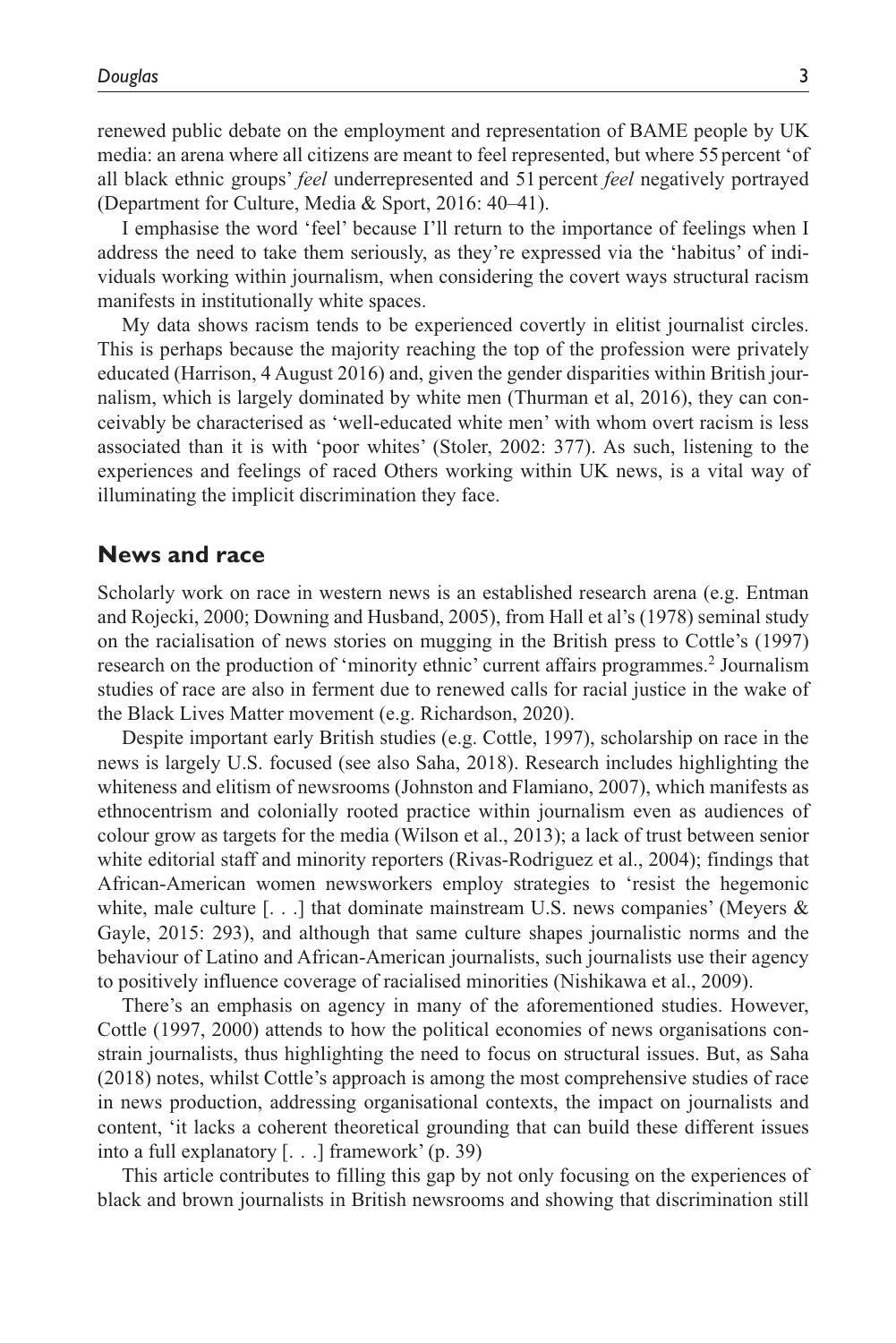occurs in mainstream UK news production, thus highlighting how these issues manifest beyond the U.S., but also by grounding the empirical findings via Bourdieu's (2005, 1998) conception of how institutional fields are shaped by agency ('habitus') and structure ('doxa'). This theoretical underpinning facilitates an illustration of how commercial imperatives that inform organisational diversity strategies (Wilson et al., 2013) enable news organisations to extract 'racial capital' (Leong, 2013)<sup>3</sup> to the benefit of institutional whiteness without addressing structural racism within the organisation, enabling it to recur. Thus, media diversity policies may function as forms of 'symbolic violence' (Bourdieu, 1989) whereby symbolic systems, such as the journalistic field, conceal, legitimise and reinforce social hierarchies, containing 'people who dominate and people who are dominated' (Bourdieu, 1998: 40).<sup>4</sup>

Symbolic violence operates as a legitimising force due to the way dominant norms are often unconsciously and consciously accepted by the dominant and dominated, who must abide by them to access the field and accumulate capital to build their careers. The complicity of the dominated in upholding structures they exist within, but where they tend to possess little power to make lasting change, subjects them to further symbolic violence. However, individuals may draw on their habitus to contest institutional doxa. Attempts to instigate change may be more or less successful depending on the capital individuals acquire within the field.

Bourdieu's field theory is influential in journalism studies (e.g. Benson & Neveu, 2005; Phillips, 2015), utilised as a conceptual interpretation of how power works in newsrooms. However, race, though vital to the negotiation (Wallace, 2016) of capital, including that which structures journalism, is largely absent from academic work on the journalistic field, examined more in sociological studies that engage with Bourdieu to explore race-related issues in youth culture (Wallace, 2016) and education (Gast, 2018).

The lack of theorising regarding the significance of race in the journalistic field is surprising given Bourdieu's work around race and the violence of colonialism informed his field theory (Go, 2013; Puwar, 2009) and related concepts, like habitus and doxa. These enable a non-essentialist approach to race in the journalistic field; allowing acknowledgement of how race operates as a containing category within newsrooms, as well as a broad category in which raced journalists position themselves, depending on their habitus and capital. Field theory enables a conceptualisation of the contradictory ways race functions within mainstream UK news, and use of it here contributes to scholarly work on media diversity.

### **Methodology**

Semi-structured interviewing was the central research tool as this enabled the 26 journalists interviewed to speak openly. I wasn't concerned with constructing a scientific sample, but gaining insight into the realities of working for mainstream UK news organisations for journalists of colour. Standpoint theory (Hill Collins, 1998, 2000) was utilised as an epistemological framework as it's suited to privileging outsider-within experiences of marginalised groups and revealing ways of seeing and doing members of dominant groups may not recognise, or find compelling. Standpoint theory was mapped onto interviewing to carve out an epistemic process which enabled an overlooked standpoint to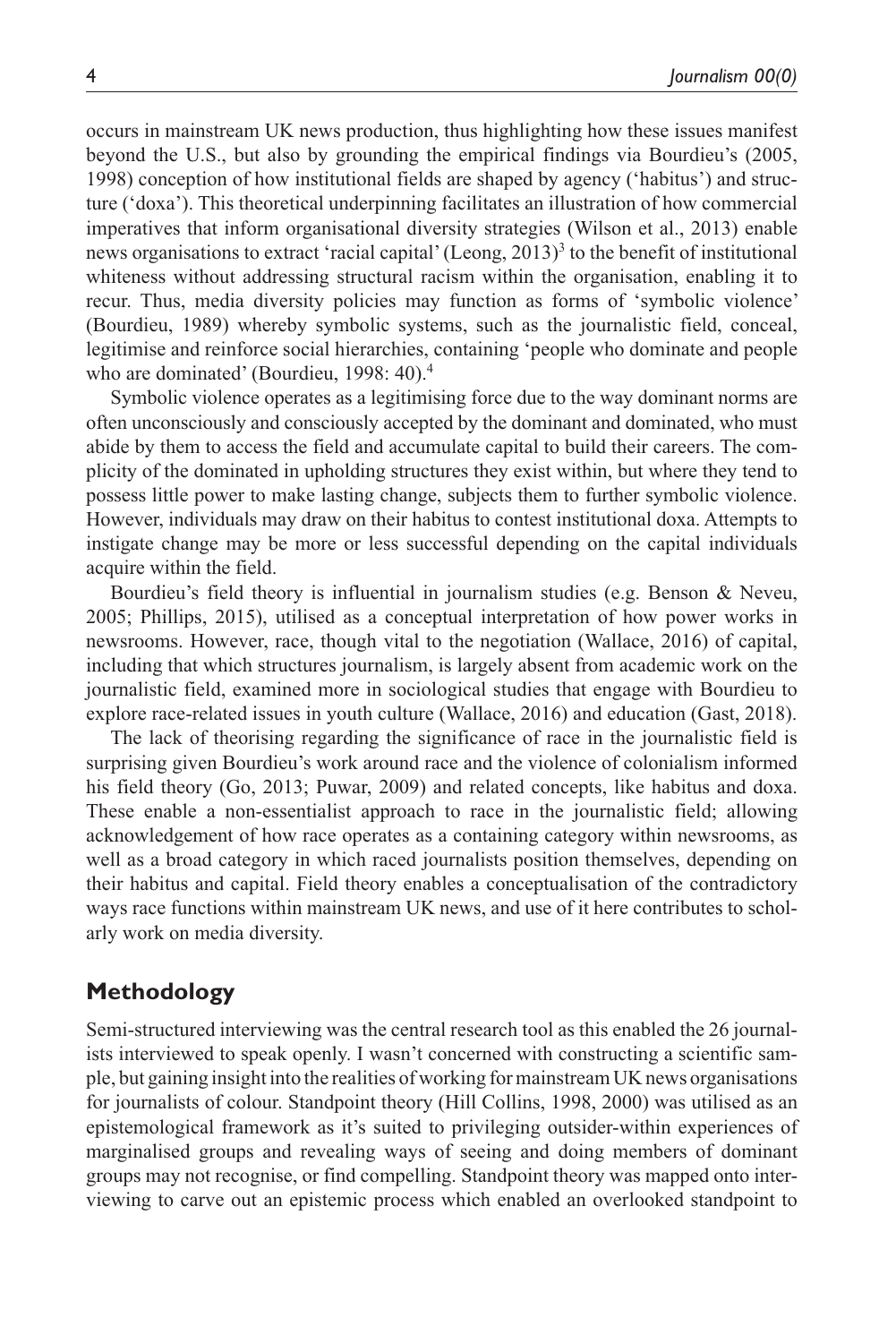emerge, and for those who occupy that standpoint to acquire a degree of power over what's known about their experiences, and the working lives of others who occupy a similar dominated social location (Harding, 1993: 56) along race lines.

Interviewees include 13 women and 13 men, ranging from mid-20s to 50 plus, and levels of seniority, from junior reporters to editors. They work, or have worked, for all Britain's dominant national news organisations.<sup>5</sup> Five interviewees work in broadcast news, 10 in print and 7 for both mediums and all online. All were granted anonymity.6

Interviewing journalists offers insight into their experiences, deliberative processes and the structures shaping them (Cottle, 2003). But to paint a broader picture of the institutional structures journalist rationalities are situated in, I also interviewed six individuals within news organisations who influence who's employed. These include editors and HR staff.

### **Findings and discussion**

Seven themes, as categorised below, emerged during data analysis. These include the often-superficial nature of diversity measures ('inconsistent inclusion'), and tensions that arise when journalists at the receiving end of racism are tasked with addressing it and the unjust nature of this burden is amplified when their suggestions for tackling racism aren't implemented by organisations ('habitus versus institutional doxa').

### **Inconsistent inclusion**

My findings show covert racism is felt powerfully at media institutions which do a good job of 'overing' (Ahmed, 2012) – of presenting as taking diversity seriously, such as public service broadcasters and newspapers at the liberal and/or more 'autonomous' end of the 'journalistic field' (Bourdieu, 2005). A number of interviewees report being disappointed about their experiences of working for such institutions, which they were drawn to because they seemed to be organisations where race was *seen*, so they assumed stated commitments to improving diversity were underpinned by ethical rationalities. But many interviewees who've worked for public service broadcasters and liberal newspapers explain feeling this seeing of race is a branding exercise. 'Hypocritical' was used to describe such institutions where interviewees felt/feel peripheral, and their experiences of institutional racism run counter to organisational diversity policies. I call this 'inconsistent inclusion' due to the contradictory approach that frequently shapes inclusion of journalists of colour.

This contradiction exposes the optical nature of institutional diversity whereby it's measured quantitively not qualitatively, and increases the exclusionary surveillance of, 'those whose very presence is both 'overlooked' – in the double sense of social surveillance and psychic disavowal – and [. . .] over determined' (Bhabha, 2005: 13). Inconsistent inclusion is also grounded in the fact that it's often just one or two individuals within these organisations whose habitus leads them to instigate diversity strategies for ethical reasons. However, at these liberal organisations such individuals are pushing against institutional cultures with histories of seeing racism in the world *outside*, in that race-related stories may be reported, but rarely in *'our'* world, in that such institutions, which are predominantly run by 'well-educated white men' (Stoler, 2002: 377), have been slow to take a sustained approach to addressing systemic racism within their organisations.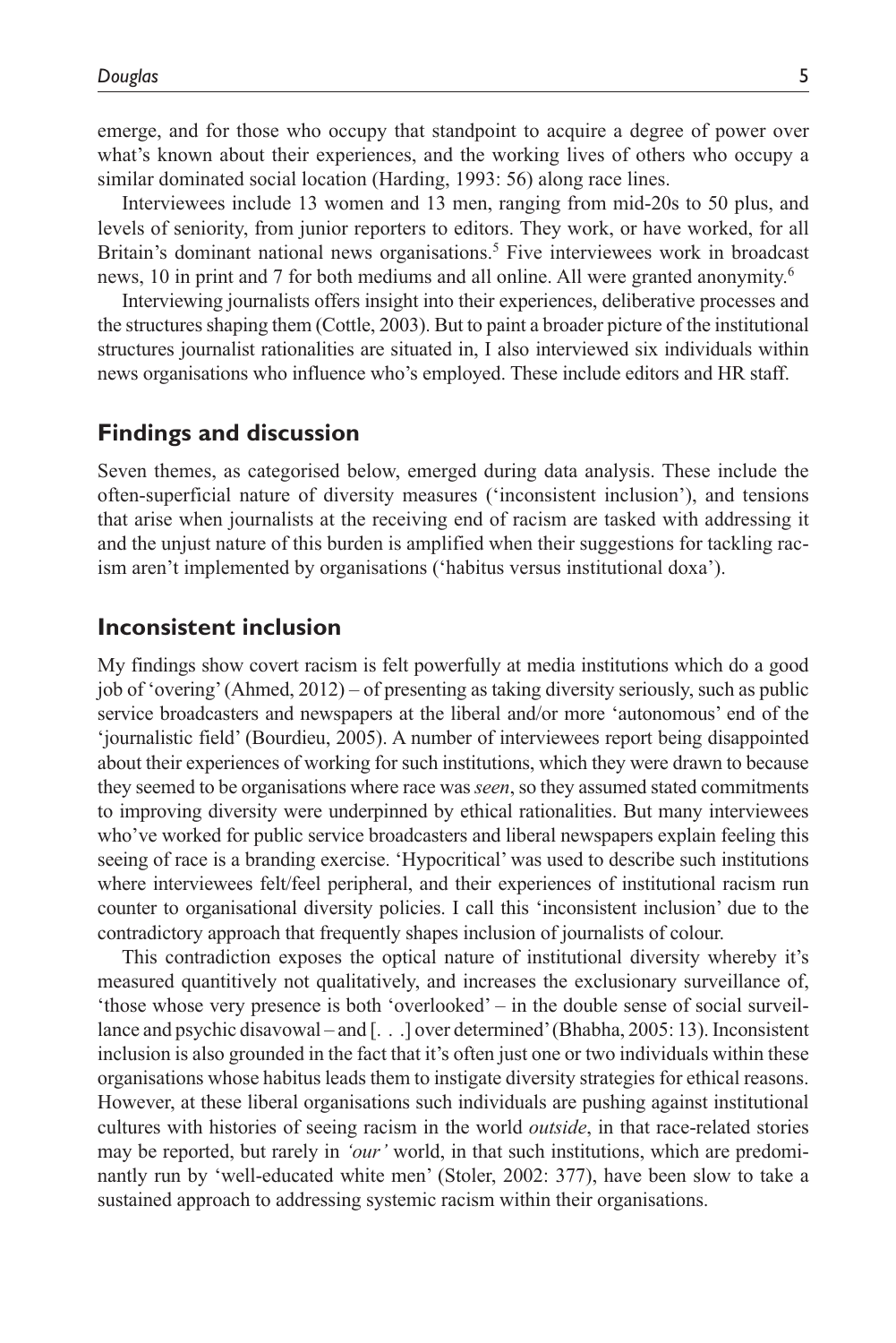'Quinn', whose experience reflects that of others who've worked at the same liberal newspaper that supports initiatives to enable diverse talent to access journalism, says:

'It was so snooty and Oxbridge [. . .]. I was training as a journalist, had ideas, and kept getting shut down [. . .]. My experiences at (name of tabloid) [. . .] were the opposite. Staff were [. . .] mostly white men of a certain age, but mostly working class, and they gave me the time of day. Yet at (name of broadsheet), people who were [. . .] supposedly more liberal [. . .] shut me out. I remember [. . .] asking a woman if she'd mind if I watched her lay out a page. She said, 'yeah, I would' [. . .]. I looked around and thought, 'there are no black people here. [. . .] you're hypocrites'. [...] in the canteen the staff were black, and there was this black tea guy who came round the newsroom [. . .]. I'd be like, 'yeah brother!' Then I'd feel this is so wrong.'

'Harley', a white editor at a public service broadcaster, acknowledges, as is highlighted by media diversity campaigners, there's a yawning gap between policies designed to get diverse talent through the door, and management commitment to nurturing that talent:

'It's never been addressed properly. [. . .] you need a [. . .] leader who says, '[. . .] I want to see these people working on your programmes,' rather than leaders, as we've had, who say what sounds nice at the time, but don't put effective plans in place to change anything.'

### **Seeing the fact of race and racism**

While racism is felt differently at different institutions, partly due to journalists' expectations based on how institutions brand themselves, all interviewees who have or do work for mainstream UK news organisations report experiencing racism at work. This occurs (mostly) covertly *within* the workspace, as discussed above and below, as well as (often overtly) *externally* to it. The latter experiences may take the form of online abuse, such as 'Addison's' experience of being told they look like 'an ape' on television, or 'Charlie', who travels for work in Europe and frequently receives degrading treatment in certain countries, whilst their white colleagues don't. But the racism 'Charlie' encounters is rarely acknowledged by their bosses: 'they shrug it off, like it's the norm so deal with it'. Meanwhile, news reporter 'Onyx', who works for a public service broadcaster, often has to announce themselves as a journalist at events as it's assumed they aren't one:

'I was reporting from a court case and [. . .] a police officer said, 'we're only letting the media in'. I said, 'I am the media'. There's a shock [. . .] from people [. . .]because there's an idea of what a journalist looks like and it's not me.'

The ability of journalists of colour to deal with everyday micro and macro racialised aggression that often pertains to the denial of their professional status, of not being 'recognised' (Taylor, 1994), is exacerbated or alleviated by the doxa of the institutions they work for. Organisational willingness to deal with racism as a fact that permeates institutional structures, impacts on the well-being and retention of black and brown staff. To be clear, institutional doxa, and the inconsistent inclusion too often integral to the dominant culture of news organisations, affects the extent to which journalists of colour are able to stop feeling, 'sick and tired of being sick and tired', as 'Charlie' says,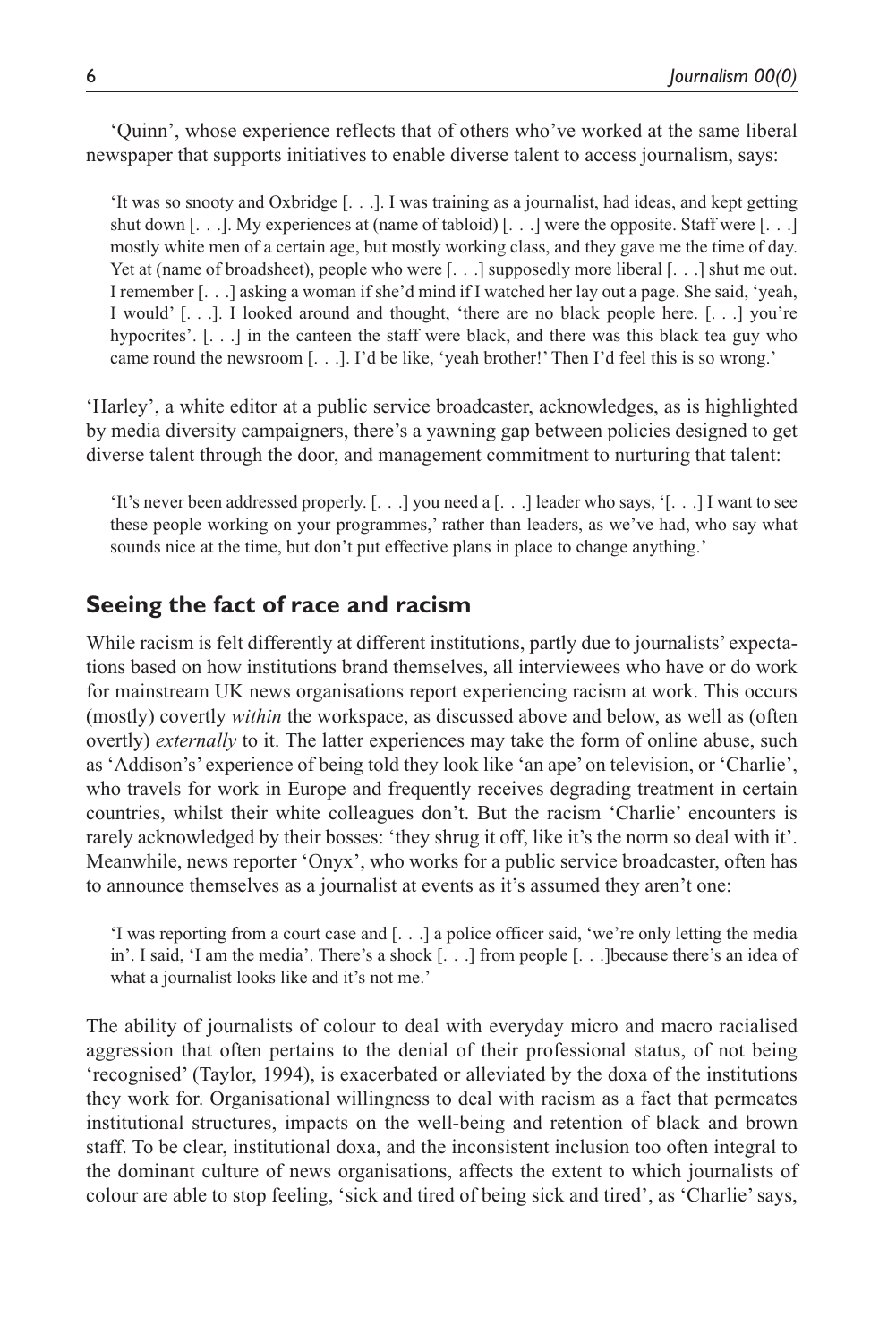to the point where at least half my interviewees have considered leaving the industry due to experiences of racism perpetuated and/or exacerbated by the institutions they work for. Inconsistent inclusion also helps explain why, despite the UK BAME population growing by over  $50$  percent,<sup>7</sup> there was a  $5.4$  percent decrease in BAME representation across Britain's creative industries in 2012 (Creative Access).

While there are distinctions between mainstream broadcast and text-based news media in terms of approaches to diversity, as well as between commercial and independent organisations (see below) my findings also reveal experiences of racism experienced *within* UK news organisations, whether these organisations have a more ethically (typically public service broadcasters and liberal newspapers) or economically (usually commercially funded) rooted approach to diversity, although the distinction isn't rigid.

Commonalities relate to black journalists being overlooked for promotion or certain assignments, having their complaints (if they feel able to raise their heads above the parapet, which some don't for fear of jeopardising their jobs) about unequal treatment dismissed, as well as being literally overlooked by some colleagues. As 'Spencer', a senior broadsheet journalist, says:

'My boss was away and me and one of his deputies, who's newer than me, were working on a story. Our editor, a white man, came by and chatted with my boss's deputy, who's also white. Our editor looked around the desk, clocked me, looked back at my boss's deputy and said, 'god, you're on your own today'. I was [...] devastated. I'd worked a 13-hour day. The editor's deputy was with him, looked at me as it happened and saw my expression. I went to see him later and said [. . .], 'I feel invisible [. . .]'. He had every opportunity to say you're imagining things, and he didn't. So I had verification it happened as I felt. [. . .] that says everything about how you're regarded as a black staff member.'

'Spencer' is also tasked (unpaid and in addition to their day job) with helping to bring more black journalists into the organisation, following them raising the issue of the newspapers lack of diversity. They explain their editor's taken to sending staff emails that include statements about the organisation's commitment to having a diverse workplace that reflects the newspaper's global readership, prompted partly by the need to attract more readers. Yet little is done beyond these emails to affect structural change at their overwhelmingly white, male dominated newspaper:

'We did an ad campaign to attract more readers. Management said it was racially neutral, but the man in the ad was white. Some of us challenged it and the response was, 'the brief was to create something racially neutral'. They're chasing an ever-decreasing demographic of more white men and I don't know whether they just don't see it. The organisation keeps no stats on diversity.'

# **Institutional differences and the tangle of ethical and economic rationalities informing diversity**

Official monitoring of diversity is perhaps the biggest difference between mainstream newspapers and broadcast organisations. Major broadcasters (BBC, Channel 4, Channel 5, ITV and Sky) are members of the Creative Diversity Network,<sup>8</sup> and signed up to Diamond, an industry-wide diversity monitoring system. This membership arguably means broadcasters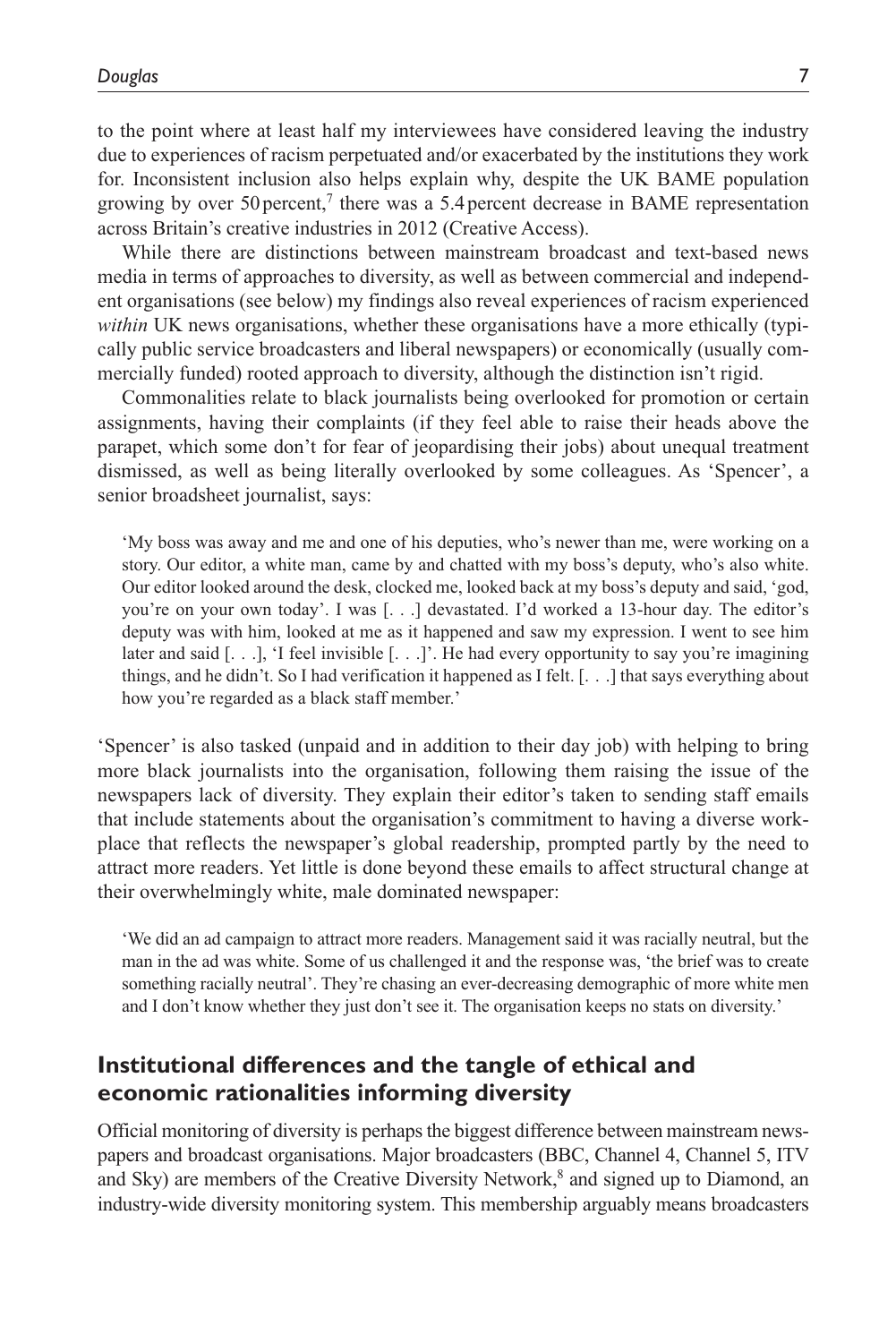can be seen as ethically rooted in expressed commitments to diversity. This is because the ethos driving such monitoring is grounded, as 'Taylor', a journalist and diversity campaigner, says, 'in the need to reflect society because that's [. . .] a central purpose of the media'. However, as well as being ethically rooted, that 'need' is underpinned by a focus on remaining competitive, including at public service broadcasters where there's an increasing requirement to vie for audiences (Fenton and Freedman, 2017). 'Taylor' explains:

'I emphasize the importance of having diverse people in production [. . .] and being seen in content  $[\dots]$ . But bringing  $[\dots]$  profit into the conversation makes executives  $[\dots]$  take notice. Even though we're talking about including more people from different ethnic backgrounds, and [. . .]they've been excluded because of racism, talking profit diverts attention from anything to do with racism.'

This campaigner's experience illuminates how symbolic violence (Bourdieu, 2005) is operationalised and speaks to Leong's (2013) argument regarding the economic value organisations derive from race without having to address institutional racism.

In contrast to broadcast organisations, newspapers have no cross-industry approach to diversity, although some are signed up to The Journalism Diversity Fund,<sup>9</sup> and others conduct internal monitoring. As discussed below, such monitoring is largely driven by the habitus of individuals within the organisation, rather than at a broader institutional level. But even those working at well-resourced newspapers, or the 'autonomous' (Bourdieu, 2005) end of the field, must mostly frame their ethical motivations for championing diversity in market terms to get management's attention. As 'Taylor' says, 'newspapers are businesses, numbers talk'.

### **The ability to 'speak' within media institutions**

Calling out racism should be easier at institutions with diversity policies, because staff can speak to how their experiences do/don't match documented commitments. My findings show broadcast news organisations that 'manage' diversity via formal systems, seemingly take such 'speaking' seriously, by allocating marginalised groups within the organisation 'spaces', in the form of surveys or forums, to express their views. 'Kelly', diversity lead at a public service broadcaster, explains their vision for staff being able to 'speak':

'Our job [. . .]is to make sure everyone has a voice [. . .] and you can bring differences into the workplace  $[...]$ . But inclusion is intangible  $[...]$ . You can measure diversity, but  $[...]$ inclusion [. . .] you have to look at different ways [. . .]. The staff survey is an example. First in terms of if you have a high completion rate. Another is through questions asked. If I'm respected [. . .] I'll feel included [. . .]. If I'm free to speak my mind without fear of consequences, but I do that in a respectful manner, I'd still feel included. Many organisations [. . .] don't give staff freedom to speak [. . .]. That's a marker of not having an inclusive workforce. [. . .] You have to work on [. . .] getting that culture to such an extent that people feel free to do their best work.'

However, speaking in a 'respectful manner' (apart from the problematic insinuation there's a risk Others may be *disrespectful* of institutional doxa when they speak, so need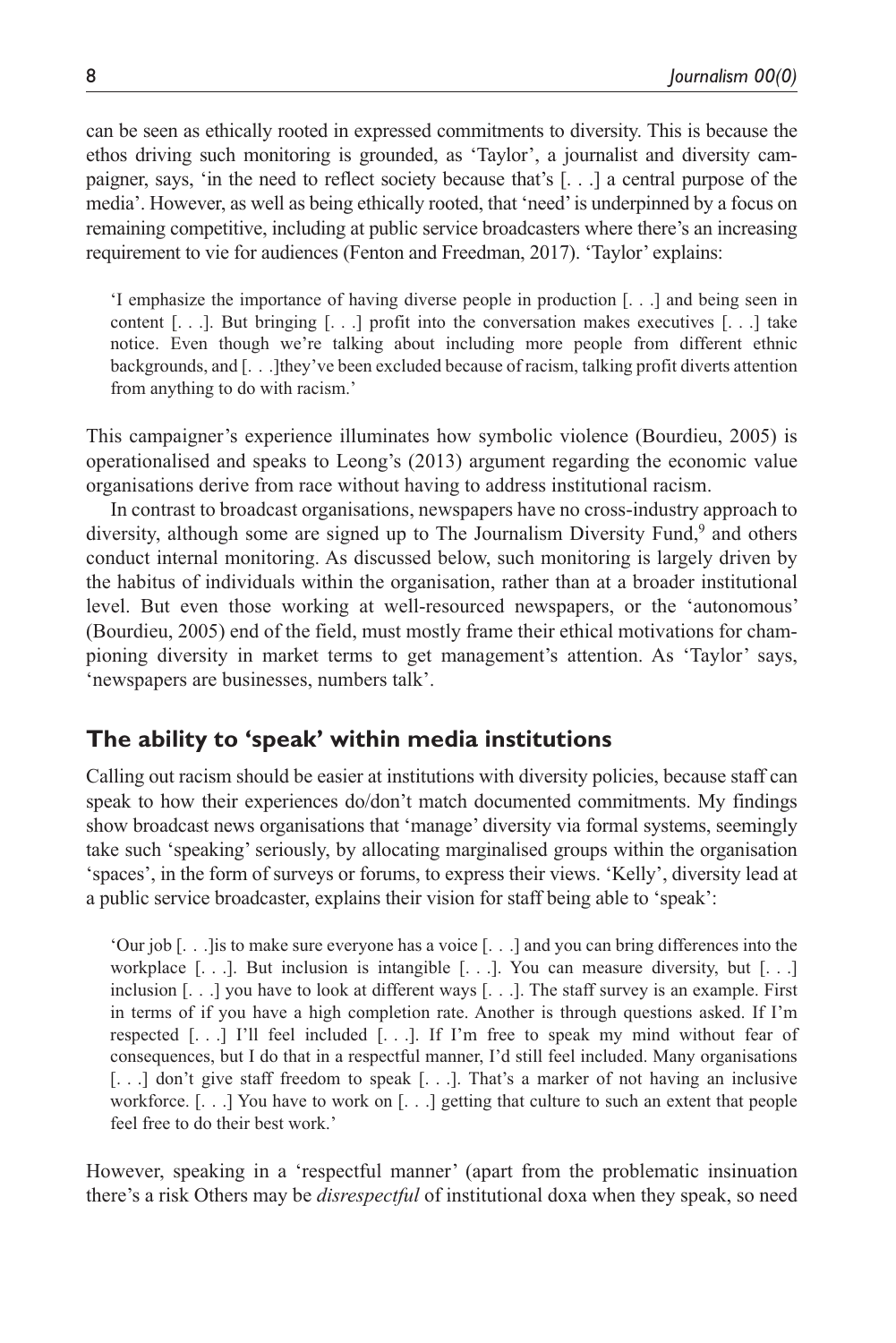to be tone policed), and being able to do your 'best work', suggests, for most interviewees, speaking in a way that's in keeping with organisational status quo. In addition, most broadcast journalist interviewees have participated in institutional initiatives to address diversity at some stage during their career, but still feel overlooked. 'You go to these meetings and it feels like they're laid on so they can say, 'box ticked'. Nothing changes', explains 'Parker', a reporter at a public service broadcaster. Many interviewees feel these spaces are created to contain frustrations, rather than act on them and organisational focus is on presenting as diverse to increase audiences (Wilson et al., 2013), rather than concern with the experiences of staff who represent diversity.

My data shows just one commercial broadcaster, that's part of the Diamond diversity initiative, offers no formal 'space' and, according to 'Addison', one of their news editors, discourages networks for minority staff. I discuss the formation of networks shortly. However, it's worth noting that networks established *by* minority staff, rather than by institutions as part of diversity schemes, tend to be more dynamic and, anecdotally, more effective at improving the quality of the working environment for marginalised groups. Arguably this is because they're rooted in ethical, rather than economic, concerns regarding inclusion, so are spaces where race is seen, thus racism can be engaged with frankly. As 'Spencer', who formed an informal network at their newspaper, explains: 'knowing there are colleagues going through similar experiences, who you can talk to [. . .], transforms your working life'.

#### **Staff networks that see race**

As outlined, the response of journalists of colour who experience disconnects between external institutional displays of pluralism and internal doxa, is to sometimes build networks so they're better able to deal with structural discrimination, and the impact it has psychologically and on career progression. Institutional responses to such networks vary. Interviewees who work for a global news organisation with offices in the US and UK, report institutional support of identity politics and related staff networks. Economic rationalities rise to the fore here, where the institution treats these networks not just as a means of minority staff supporting one another, but as spaces where content ideas may be generated that align with the interests of particular markets.

Such networks could be deemed exploitative, using 'racial capital' (Leong, 2013) to add value to white owned companies. On the other hand interviewees, like 'Quinn', who work for this organisation cite such networks, that are part of the organisational structure, as welcome spaces. They view these as underpinned by economic *and* ethical rationalities, where racism can be addressed, and explain the organisation attempts to tackle internal bias. Although that's noted with the caveat that, as 'Quinn' says, 'we had unconscious bias training. The only people who showed up were the black, Asian and LGBTQ staff'. Clearly, despite institutional attempts to create a more genuinely inclusive workplace, much remains to be done for all staff to make that leap.

Some responses interviewees have encountered from white colleagues about the creation of support networks for minority journalists within the organisation, highlight a lack of awareness of white privilege on the part of those colleagues, and/or a perception that such networks threaten the status quo. As 'Addison' says of her commercial broadcast employer: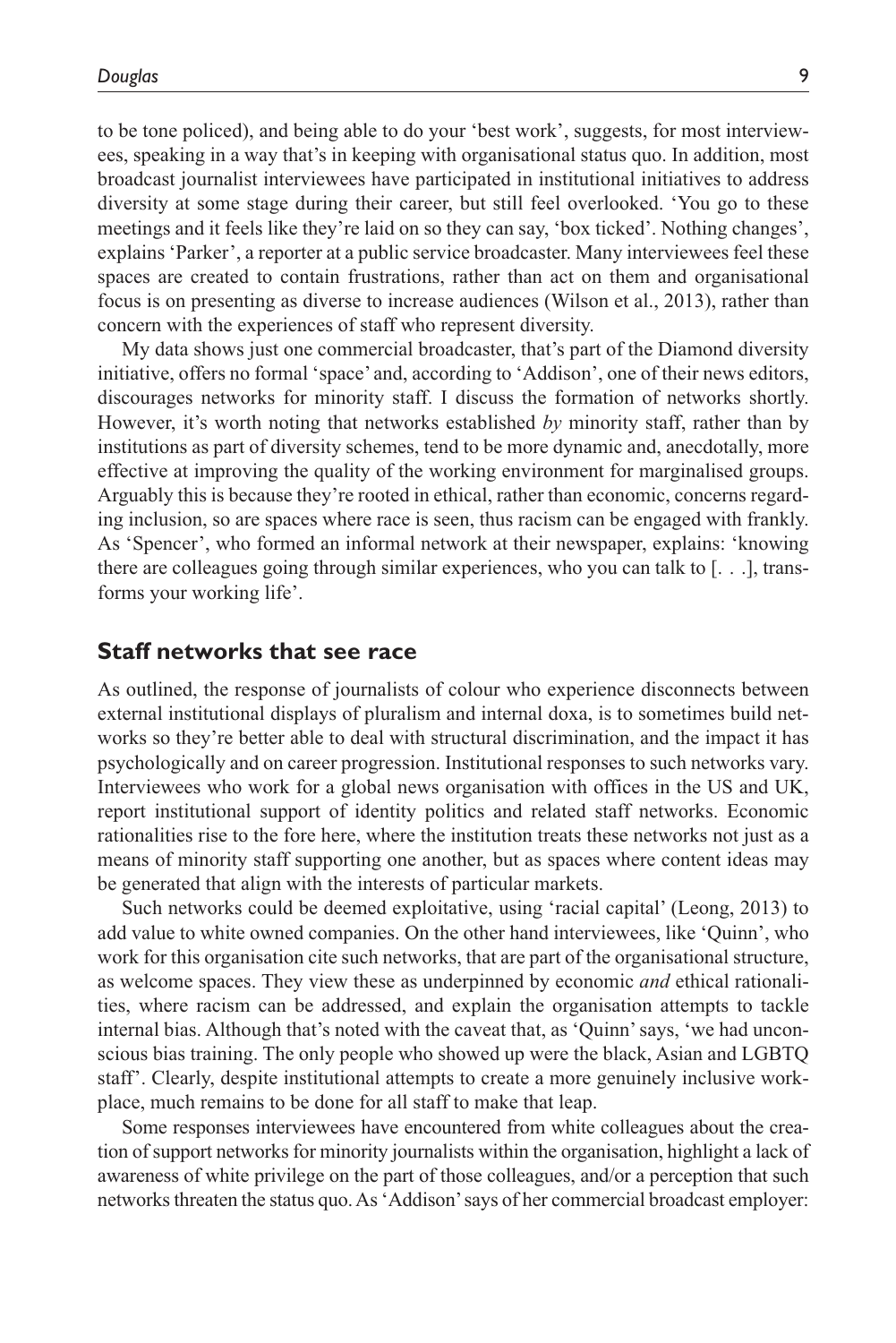'There's this unspoken prohibition of black, women or LGBTQ networks. I've had networks wherever I've gone, [. . .] and that was ok. At (former broadsheet workplace) me and a colleague ramped up [. . .] a network and I got shit from people. I came out of a meeting and someone said, 'where's the white man's network?' I'm like, 'you're sitting in it, it's called (name of organisation).' I didn't take him seriously [. . .]. But at (current workplace) it feels more serious, it's frowned upon.  $[\ldots]$  you go through these  $[\ldots]$  prejudices, then you  $[\ldots]$ can't create something to  $[...]$  strengthen each other against it. On top of that  $[...]$  when they need a black person to do a black thing, who do they ask?'

Such experiences, whereby race is erased and restored at the behest of the institution, underline the necessity of diversity not just being written into organisational policies; but point to the importance of news organisations not conflating commercial and ethical imperatives vis-a-vis race. This is because, as diversity studies show, economic imperatives and the 'bodies in the room' (Eddo-Lodge, 2017) game they result in, often leads to 'segregated visibility' (Hall, 1996), rather than felt, sustainable inclusivity.

Segregated visibility is operationalised when diversity drives commodify race, mostly to the benefit of institutional whiteness (Leong, 2013; Saha, 2018). This works via the way institutionally white spaces 'display' black and brown employees (via picture by-lines or on screen) as evidence of their supposedly progressive brand. In turn, institutions benefit from the cultural and/or economic capital that blackness and browness brings in the way of, as 'Kim' experienced, access to specific stories, without addressing institutional racial disparities:

'They needed someone [. . .] black [. . .]. [The editor] asked me into his office and said, 'there are stories we can't get [. . .].' I was sent to serve a specific challenge.'

'Emerson', who's worked for a range of news organisations, had an instant aversion to the way they felt a liberal UK broadsheet capitalised off their blackness:

'I don't want to be a black journalist, I want to be a journalist who's black. [. . .]the (name of news organisation), wanted me to be *their* black journalist, like we're (name of organisation), and *we've* got black journalists.' ('Emerson's' emphasis)

Racialised market rationality is also used to justify racial exclusions and/or ghettoisation of content. Economic logics, which erase engagement with institutional racism, place journalists of colour working for mainstream UK news organisations in a paradoxical situation, whereby they're producing content for audiences they're often not considered part of. 'Spencer' says they feel 'gutted' about being staff at a newspaper they help produce, yet people like 'them' aren't counted as part of the readership.

'I sit in meetings where it's usually all white men, thinking, 'it's my company as much as yours [. . .], I'm not a guest', but that's what I'm [. . .] made to feel.'

Angles constructed to appeal to audiences may be required to conform to stereotypical categories associated with blackness (e.g. sport). As 'Frankie', who writes for various UK newspapers, puts it: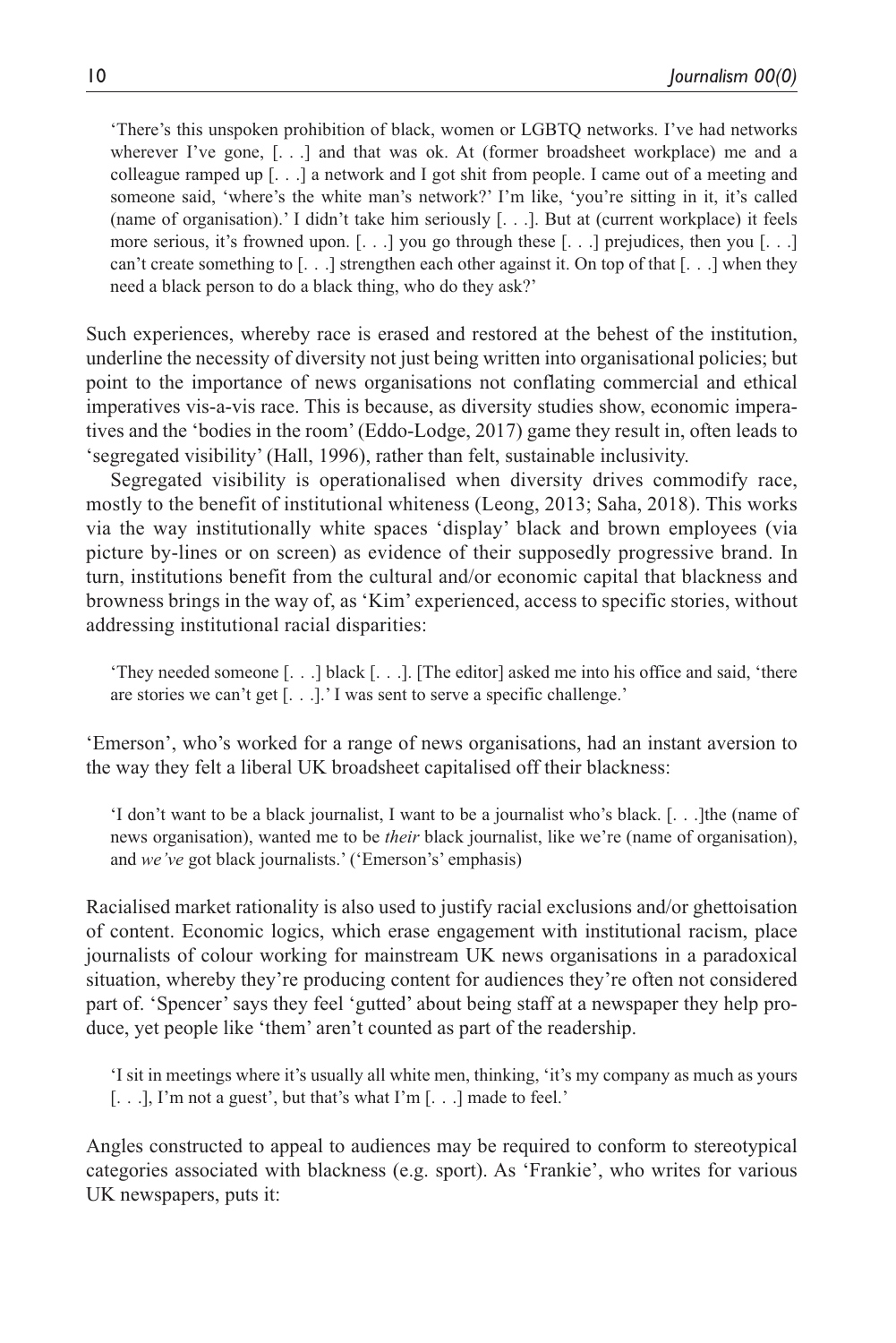'There's the issue of being boxed [. . .], it's not easy to break through and write on topics [. . .] perceived as being outside your self-knowledge.'

### **The 'problem' of 'black-on-black' reporting**

The perception that doing 'black-on-black' reporting (being a black journalist who covers news featuring black people) may result in being 'boxed' or 'racially profiled' so that, as Pritchard and Stonbely (2007) find, people of colour are limited to telling stories about their 'communities', whilst white journalists are permitted to write about anything, can lead to other journalists of colour giving arguably self-harming advice to black journalists starting out. As 'Charlie' explains of their experience at a conservative broadsheet:

'I met this black editor and said, 'why can't I be like white journalists where I can write about personal matters *and* everything else' [. . .] He said, 'the problem with you is you write about black issues.' [. . .] both he, and this Asian guy who said something similar, had internalised racism. They'd picked up on the idea that somehow because when I write about Africans [. . .], I mean I write about globalisation, [. . .] economics. Yes, they happen to be African characters, [. . .] but these aren't just black people issues. I found it sad that black journalists were saying this to me.  $[\ldots]$  I thought,  $[\ldots]$  you've taken the ways  $[\ldots]$  the system positions us, and [. . .] you're saying that to a young black journalist'. It was awful.'

However, 'Jamie', a senior journalist, views the not 'writing black' strategy differently:

'I wasn't going to be [. . .] "a black journalist". I was going to be a journalist who happened to be black, and there's a difference. [. . .] starting out, I wanted to do any story without anyone saying: 'they're only doing that because they're black'.  $[...]$  building  $[...]$  credibility as a journalist, so I could be reporting outside the White House, as readily as reporting from Angola, [...] is important [...] so when you're reporting from Angola people aren't thinking, 'they're only there because they're black.' They're thinking, 'they're there because they're good'. [. . .] they can take me seriously.'

Important here is the idea that being black, and covering black stories, isn't a wise way to build your journalistic reputation and be taken 'seriously'. This speaks to Du Bois's (1994 [1903]) 'double consciousness', whereby as a person of colour in the west, you must lose parts of yourself. This may take the form of not speaking to issues, people or places you're racially associated with, to get ahead. Thus, in the experience of many journalists of colour, including 'Jamie', 'black-on-black' reporting equates to a suffocating collapse of difference, in an imploding, you're like 'them' so not as 'credible' as 'us', way. The notion of 'black-on-black' reporting being problematic exposes racism that arises from, and perpetuates, symbolic violence which manifests as external and internalised limits being placed on blackness.

The lack of value attached to 'black stories' also speaks to aforementioned connections between market and racial logics, whereby racialised exclusions from the dominant public sphere are justified by racist market logics that dictate black people can't feature prominently in 'mainstream' narratives, because black people don't sell, and can only be tellers of stories considered, 'palatable to white readers and viewers' (Allan, 1999: 183).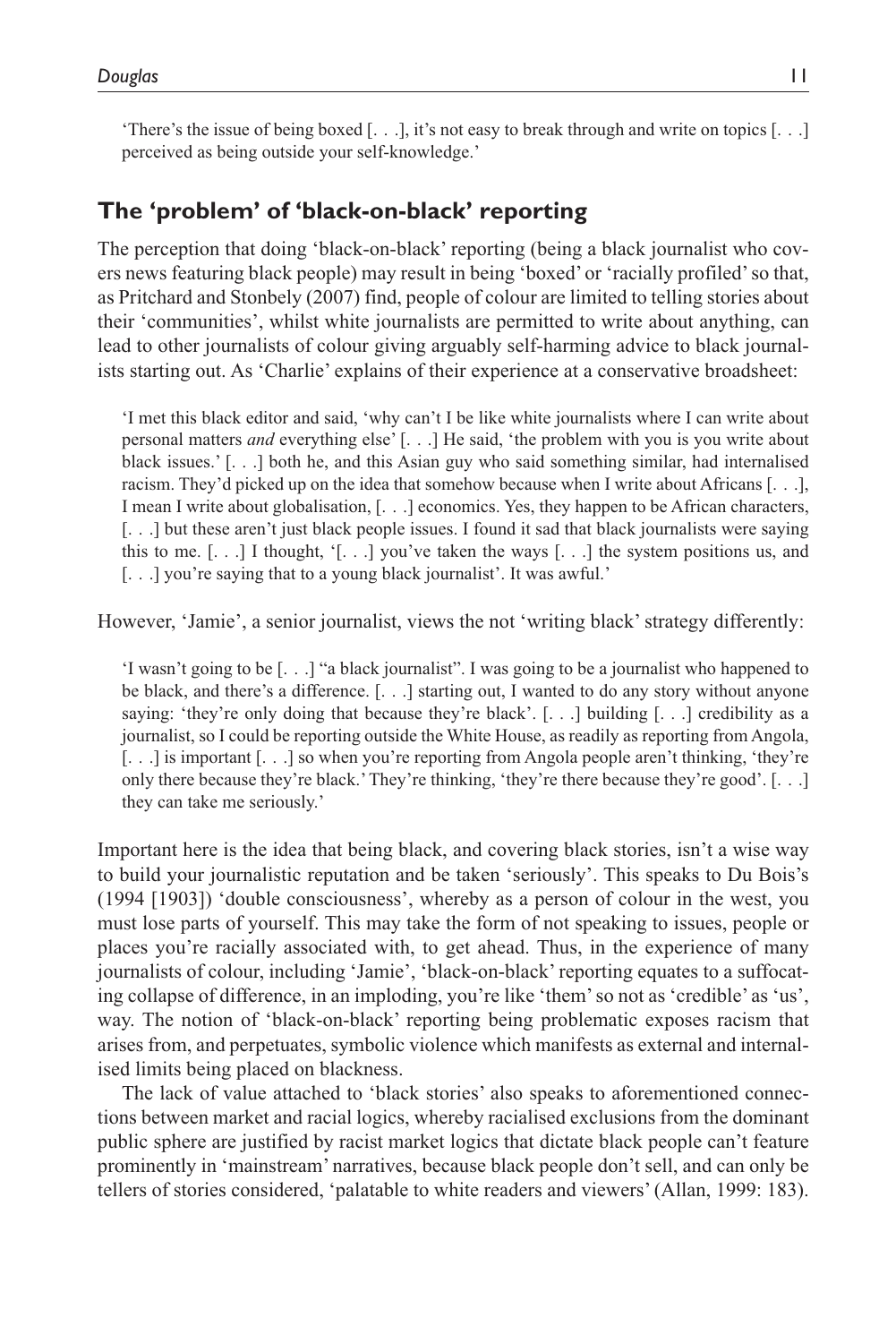Given this, journalists of colour who avoid doing 'black-on-black' reporting are arguably demonstrating an awareness of racialised symbolic violence within mainstream UK news, and strategies required of people of colour trying to build careers within that system: playing a warped game in the hope they'll eventually build enough capital to cover stories related to, or featuring, people of colour without 'risking' their credibility.

'It's worth noting that some younger journalists interviewed, who've recently entered the industry, feel more able to 'write black' should they want to.'

'Jamie', who now feels they've enough capital within the journalistic field to do 'black stories', believes when they started out that had to be their strategy because 'black stories':

'. . .were sidelined [. . .].There's a reason Trevor McDonald is an icon, because [. . .] he wasn't simply doing black stories, he was doing all kinds and it gave him credibility when he ended up interviewing Nelson Mandela [. . .],that's what I wanted. Now, if there's a story in Sierra Leone or whatever, my hand's the first to go up, but when I was starting out – no way!"

## **'Habitus' versus institutional 'doxa'**

First-hand experience often informs the 'habitus' of diversity practitioners. The insertion of their habitus into the doxa of news organisations can act as an ethical counter to market logics that underpin racialised exclusion and inclusion. It's ethical rationalities, informed by the habitus of individuals within the organisation, that inject impetus into the often exhausting, sometimes career damaging work (Ahmed, 2012) of devising and sustaining diversity strategies.

Interviewees who are involved in diversity work in UK news, either on a paid (typically within broadcast media) or unpaid basis (usually on newspapers), have experience of being discriminated against, or have seen those with whom they have *felt* proximity suffer discrimination. For these individuals, media diversity and inclusion are ethical issues. For 'Riley', whose formative years were shaped by the racially tumultuous 1980s, with riots raging across the UK and Margaret Thatcher branding the ANC a 'terrorist' organisation, becoming a journalist appeared a good tool to campaign for equality. 'Riley' worked for Britain's black press, often where black journalists get their break, before moving into white dominated news. Upon finding the inequality they'd dreamed of using journalism to campaign against in the world outside, was also rife within mainstream media, they tried to implement change:

'People leaving the black press were good journalists and wanted to stay in journalism. But working for largely white media, which I accessed via a personal contact, I thought why is that when I come into [name of news organisation] I'd be one of the only people of colour and the [name of organisation] wouldn't take any of those really good people. I felt that's got to be wrong [. . .]. That's why I started pushing for change.'

Exasperated by institutional silence regarding the lack of diversity at their organisation, 'Spencer', along with like-minded colleagues, started counting the black, and female, contributors the newspaper commissions. It's worth quoting their experience at length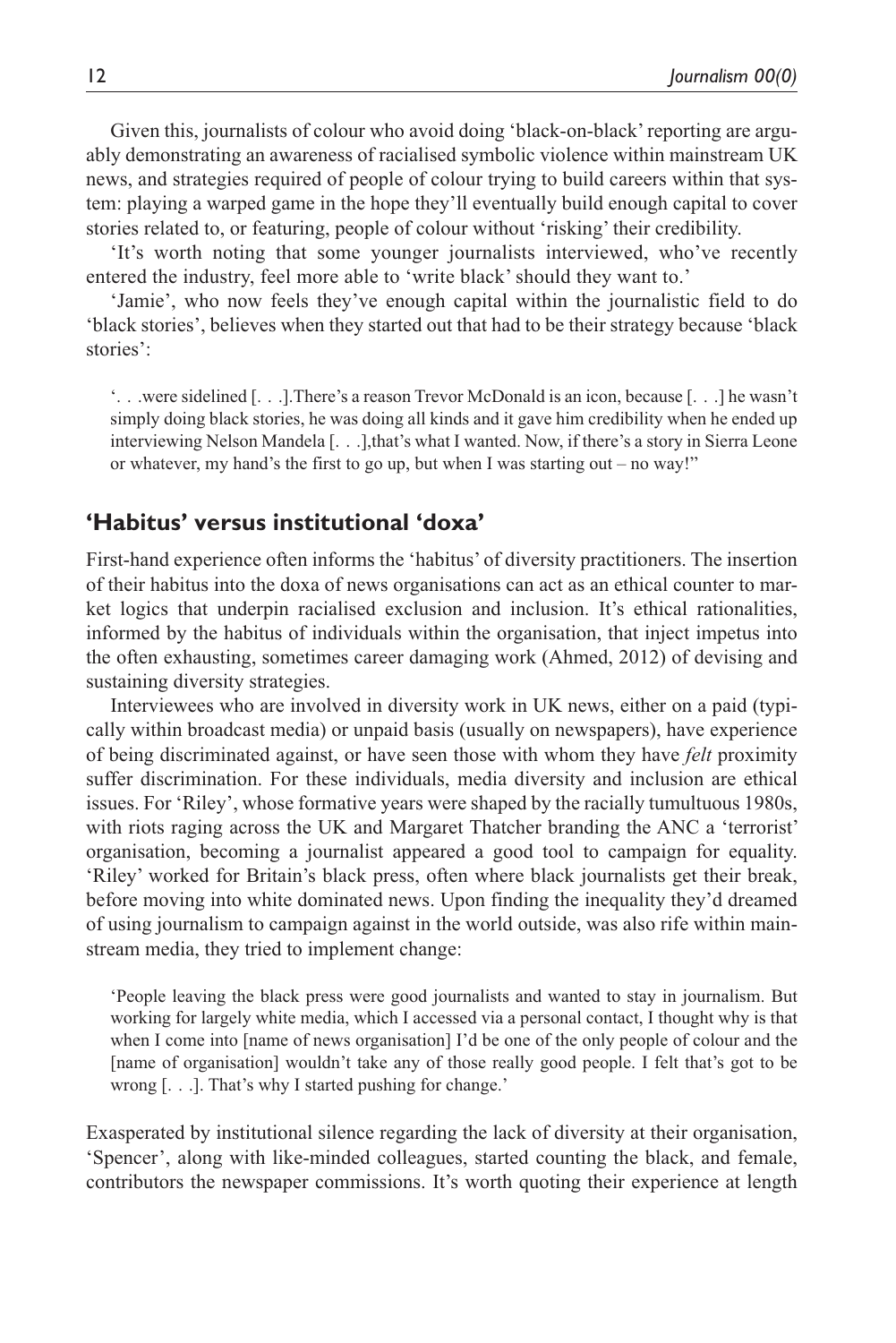because it demonstrates the chipping away some undertake to attempt to shift institutional culture:

'I noticed a line, 'we welcome applications from all sections of the community', appearing on job ads [. . .]. I asked the union how it's monitored but never got an answer. I started counting men, women, black, white - keeping numbers on who's commissioned. [. . .] it was just white men. Later, I was arguing with a deputy who said, 'I don't care if we don't publish women'. I said, 'how many women do you think we publish?' He said, 'about  $30 - 40\%$ '. I said, '[...] count the last month.' It was 15%. [. . .]. I said, 'how many black people do you think there are?' He counted. The only person was Barack Obama [. . .].

I presented these numbers at a diversity [. . .] event. Everyone was like, 'god, the supposedly liberal (name of organisation).' But they were talking about women, so I said, 'for black women it's worse'. Because you start talking about diversity and the conversation focuses on gender, never race, [. . .] and generally because I'm the only black person in the room I have to raise it [. . .]. So me and some colleagues started keeping a spreadsheet with black, woman, man and presented it to senior staff. Afterwards, the editor put out a statement about wanting to improve diversity. But all the time we're saying, 'are we going to have a strategy  $[\ldots]$ ?' There never is.

They appointed one guy [. . .]. He said, 'keep a list of potential contributors.' We compiled a list of over 200 people, but my boss says, '[. . .] it's more trouble than it's worth. Anyway, who says black people represent diversity? I've got a European name, [. . .] what about people like me? It's racist to say it's good to have someone just because he's brown, it should be on merit.' My boss is always saying it should be on merit, but we publish rubbish things everyday  $\lceil \ldots \rceil$ by white men, and spend hours making these mediocre pieces good. We wouldn't put any effort into something by a woman, god forbid a black woman, because it's a different merit. So, it's, 'what about that crap piece, you said was crap, by a white man?' Yet these guys get commissioned weekly, full of mistakes.'

Most interviewees spoke of their feelings as factors motivating them to pursue change in news organisations. These include feelings about not seeing people from marginalised groups adequately represented, and entering journalism to try and shift that.

Feelings are powerful and because statistics only reveal so much, feelings are a vital indicator of how valued people are within journalism. But the importance powerful people and institutions attribute to how people feel differs according to who those people are, and the socio-historical context in which their feelings are considered. The Macpherson inquiry (1999) into institutional racism, which led to unprecedented scrutiny of British institutions and their race equality policies following the racist murder of black British teenager Stephen Lawrence, was a bitter-sweet period for journalists of colour, like #BlackLivesMatter is today, because it put race on the agenda in the cruelest way, and made black journalists 'seen'. Those who'd been calling for greater diversity in mainstream media also used the Macpherson report to urge senior journalists, who were writing about institutional racism the report formally uncovered within the Metropolitan Police, to reflect on equality within their institutions. Prior to the reports publication, 'Riley' tried to draw their employer's attention to racism within their organisation. 'Riley' sighs at the memory of only being listened to about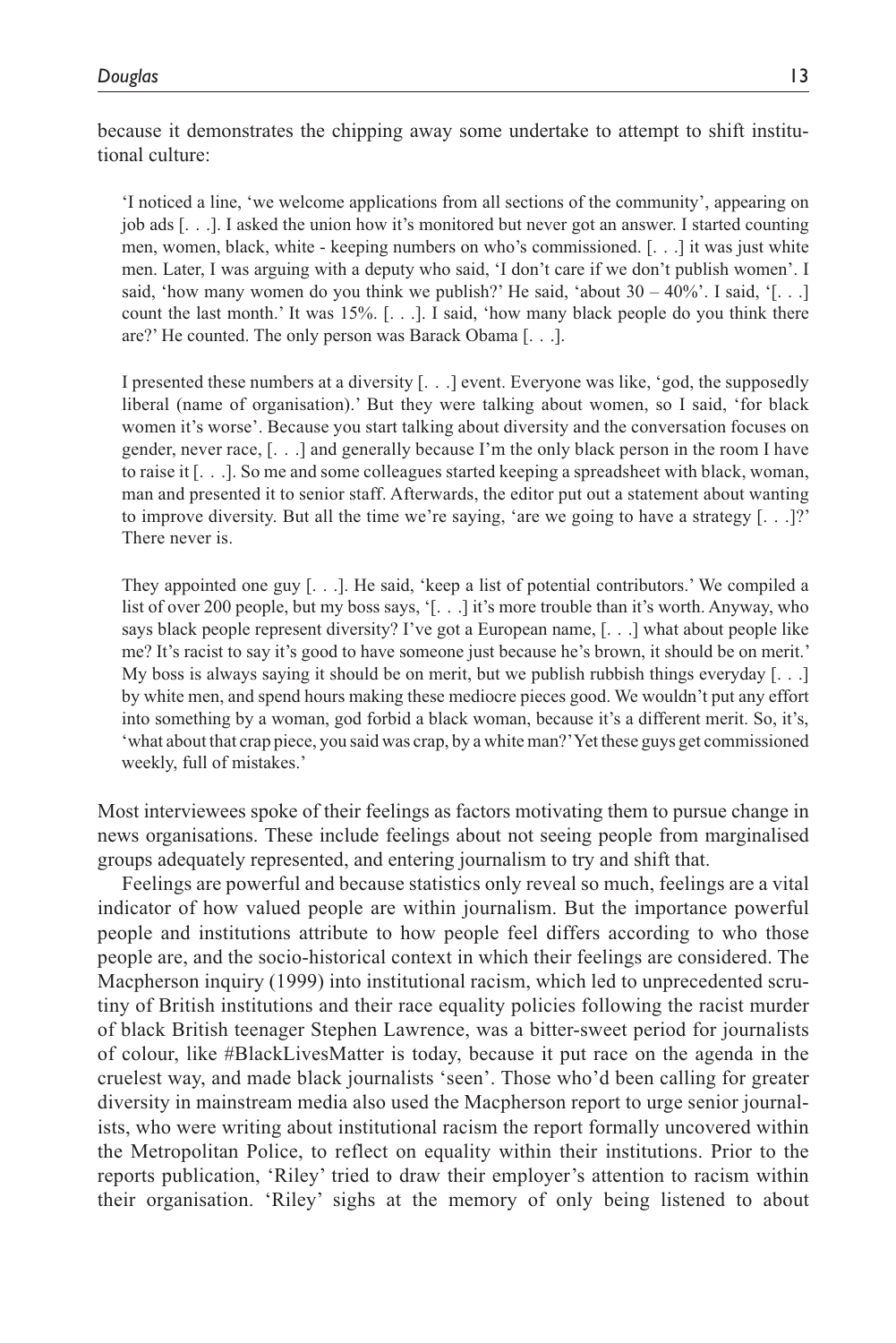something they have everyday knowledge of, because of an external inquiry that became headline news:

'I was the [. . .] only black person in the office, you could raise an issue and it would be, 'of course  $[\ldots]$  we don't do that  $[\ldots]$ . One journalist said,  $[\ldots]$  you can't tell me anything about race equality, I've read Eldridge Cleaver.' [. . .] it was that sort of attitude, '[. . .] what do you know,  $[\ldots]$  we're liberals. What can you tell us about racism  $[\ldots]$ ? We're the press  $[\ldots]$ , you think you can teach us anything' [. . .]. But when the Macpherson report happened, [. . .] the door was slightly ajar.'

Such erasure of lived experience was recounted by many interviewees who've challenged racist practices within newsrooms in relation to content and/or workplace culture. Erasure is what often happens when raced habitus comes up against the doxa of 'fields' (Bourdieu, 2005), or what is colloquially termed 'the system', in western societies. Not being seen or heard, feeling contained by stereotypical categories, is what Baldwin (1991[1964]) was referring to when he wrote, *Nobody Knows My Name* in the 1960s; it's a state of being Ralph Ellison's 1952 novel, *Invisible Man*, invoked. Today, such feelings, which speak to the realities of not being seen or heard, are what Black Lives Matter activists are getting at when they state, *Black Lives Matter*: a painfully necessary statement pertaining to lives too often erased at the hands of systems (government, the judiciary, education, the police, mass media), meant to exist in democracies to ensure all lives are treated fairly, rather than uphold and perpetuate racial inequality.

Being a journalist is a privileged position, and I'm not suggesting racial discrimination faced by journalists is equivalent to being killed by the police. But racism happens in every area of public life and discrimination journalists face within media institutions that are meant to hold power to account, is another symptom of entrenched racial inequality. As 'Riley' observes:

'There's a structural, institutional bias we haven't dealt with (within journalism). [. . .] where people can [. . .] get firsts from Oxford, but they don't understand what's going on.'

### **Conclusion**

Social inequalities, particularly along racial lines, remain stark (Barr et al., 2020). It's vital global news organisations employ and nurture journalists who represent the rich diversity of the societies news media claim to speak to and for, so important stories aren't missed, or mis-told and journalists of all backgrounds are free to do their work without fear of prejudice in the field or the organisations they work for. Recent events, and the data discussed here, reveals this isn't the case, and in Britain there's a disconnect between expressed organisational commitments to diversity and experiences of black and brown journalists. This disconnect is due to the way a focus on the market detracts from attending to ethical concerns centred on dismantling racial disparities.

However, the habitus of individuals in journalism who seek to influence the appointment of journalists of colour helps affect change. As do other findings this study reveals, such as the importance of networks launched by journalists of colour. The actions of such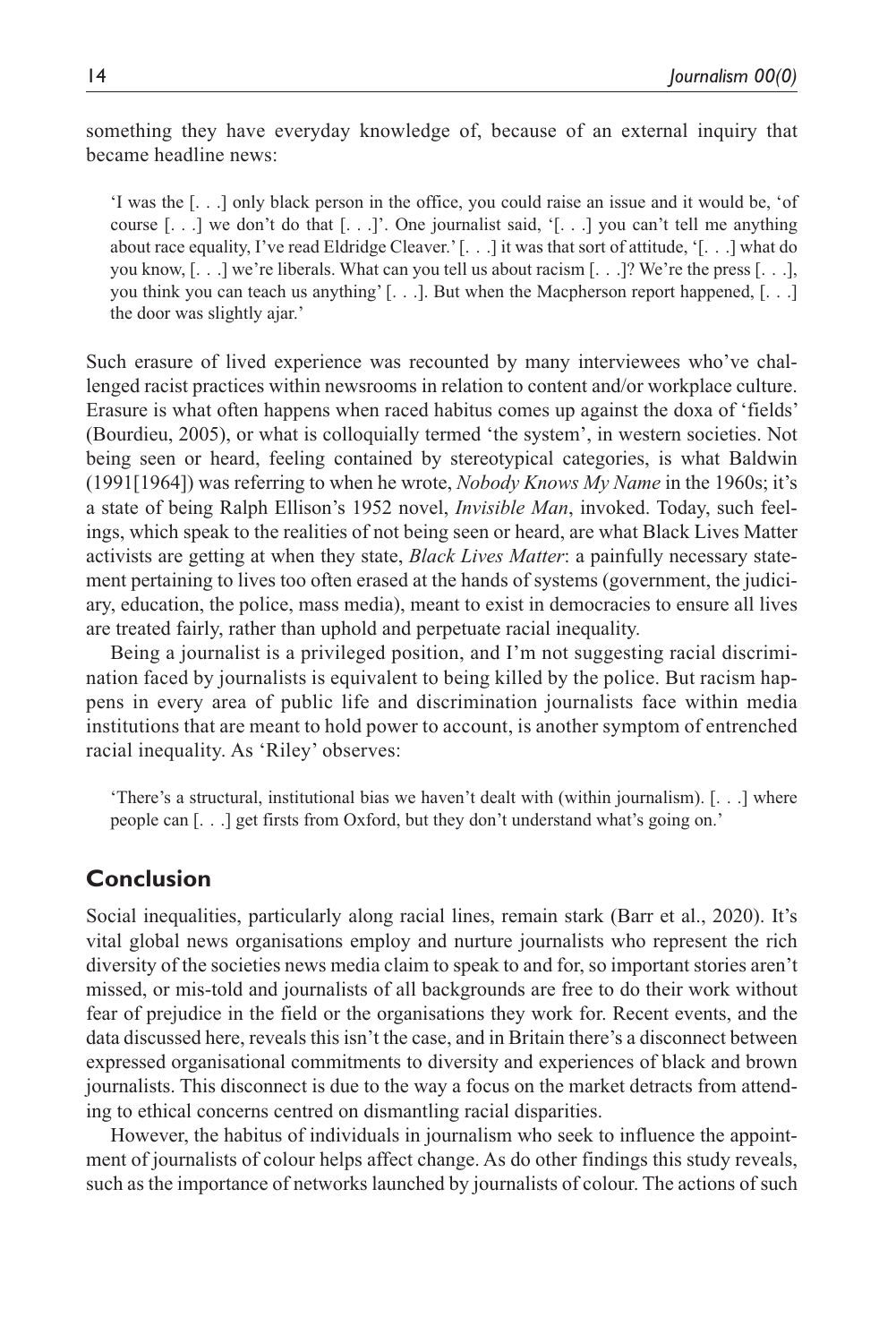individuals must be institutionally supported via the provision of resources, and recommendations generated via such networks must be engaged with by those in positions to instigate systemic change so ethical rationalities informing diversity take precedence over economic rationalities. A failure to do so will lead to recurring racism, continued attrition of black journalists and feelings of, as 'Riley' says, 'surviving, not thriving', for those fighting for racial inclusivity within journalism. Now is the time for lasting change, and for editors and proprietors to use their power to ensure news survives because it's relevant: meaning it adequately represents, and is genuinely inclusive of, the public it claims to serve.

### **Acknowledgements**

Huge thanks to my research participants, without whom this paper would not have been possible. Many thanks also to Professor Natalie Fenton and Dr Anamik Saha for their feedback on early versions of this work, and to my two anonymous reviewers.

### **Funding**

The author disclosed receipt of the following financial support for the research, authorship, and/or publication of this article: Initial research for this work was supported by the Economic and Social Research Council.

### **ORCID iD**

Omega Douglas **D** <https://orcid.org/0000-0003-4373-3100>

#### **Notes**

- 1. Henry is a black British actor and campaigner.
- 2. Cottle positions his research in news production scholarship.
- 3. Leong (2013) explains 'racial capital' is 'the economic and social value derived from an individual's racial identity' (p. 2190).
- 4. Symbolic violence has been used to study other aspects of media and diverse groups. For instance, in their research on media representations of Chinese people affecting how Chinese-Canadian youth perceive themselves, Cui and Worrell (2019) argue media-led symbolic violence damages constructions of positive identity formation.
- 5. Figures (The Media Reform Coalition, 2014) show dominant news providers in radio are the BBC and Sky; dominant television news providers are the BBC, ITV, Channel 4, Channel 5, Sky, Al Jazeera English and CNN; and major daily newspapers (by circulation) are The Sun, Daily Mail, Daily Mirror, Daily Telegraph, Daily Star, Daily Express, The Times, The I, Financial Times, The Guardian. Online news websites (which generate original content) with the greatest reach are BBC News, DailyMail.co.uk, Guardian.co.uk and Telegraph.co.uk.
- 6. Protecting interviewee's identity ensured they could contribute without fear their participation would impact negatively on their professional lives. Due to the relatively small number of black and brown journalists working for UK news organisations, and because they discussed the context of institutions they work for, I also don't name organisations to further protect participants' identity. Instead, I refer to organisations as 'a national newspaper', and so on. Non-gendered pronouns are used for additional privacy.
- 7. The 2011 British census.
- 8. Established by Britain's leading broadcasters in 2000.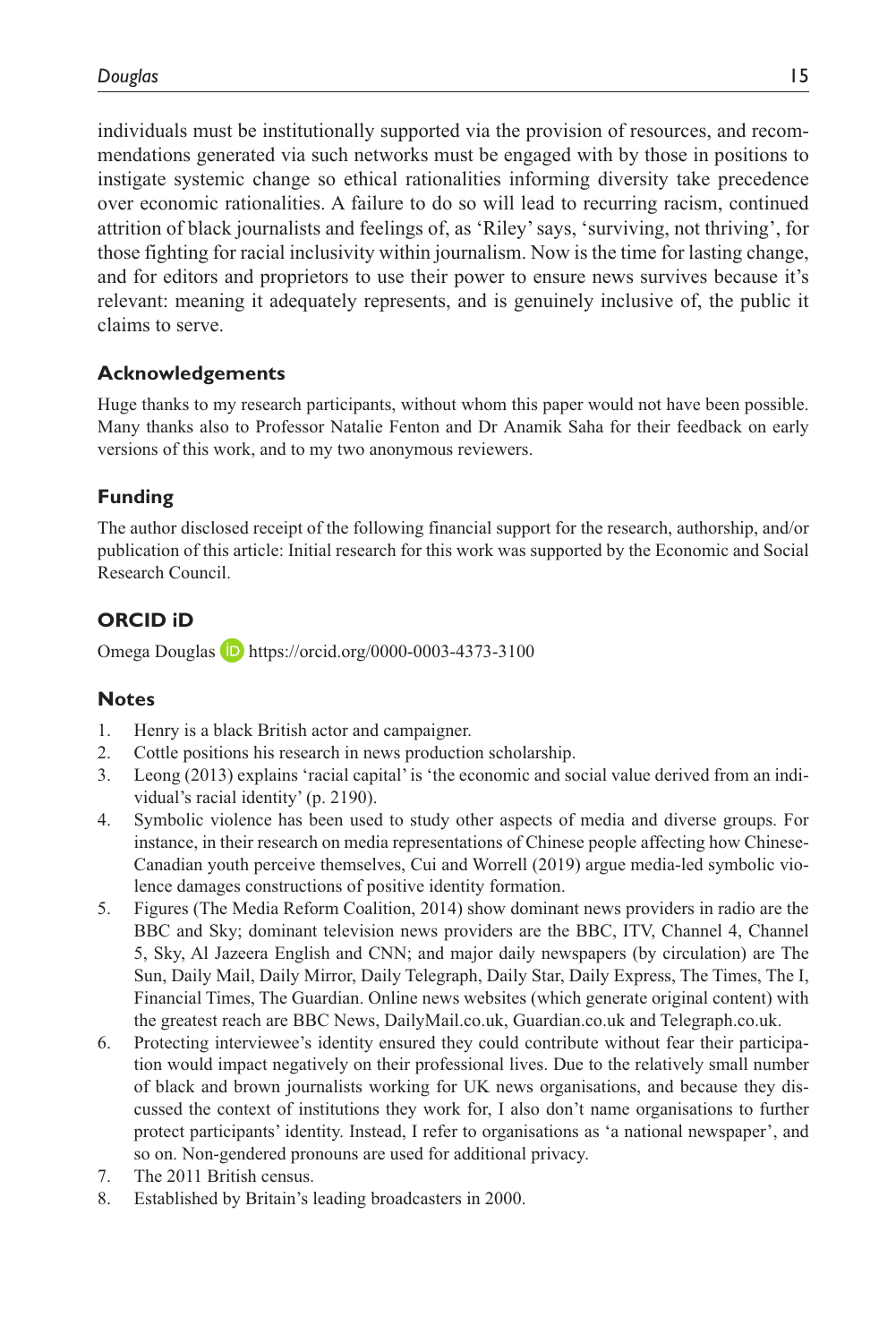9. Supporters of the fund, which supports NCTJ training for students from diverse backgrounds, include DMG Media and the FT. However, figures from 2014/15 on the likelihood of journalism students being employed as a journalist six months after graduation indicate that white students have a 26% chance, while black students only have an 8% chance of finding employment (Spilsbury, 2017). Problematically, whatever principles inform support for the training fund, they're not translating to ensure newly qualified journalists from *all* backgrounds gain employment in the industry.

#### **References**

- Ahmed S (2012) *On Being Included: Racism and Diversity in Institutional Life*. Durham: Duke University Press.
- Allan S (1999) Writing white: Ethnic minorities and newswork. In: Allan S (ed.) *News Culture*. Buckingham: Open University Press.
- Baldwin J (1991 [1964]) *Nobody Knows My Name*. London: Penguin.
- Barr C, Kommenda N, McIntyre N, et al. (2020) Ethnic minorities dying of Covid-19 at a higher rate, analysis shows. *The Guardian*, 22 April. Available at: [https://www.theguard](https://www.theguardian.com/world/2020/apr/22/racial-inequality-in-britain-found-a-risk-factor-for-covid-19#maincontent)[ian.com/world/2020/apr/22/racial-inequality-in-britain-found-a-risk-factor-for-covid-](https://www.theguardian.com/world/2020/apr/22/racial-inequality-in-britain-found-a-risk-factor-for-covid-19#maincontent)[19#maincontent](https://www.theguardian.com/world/2020/apr/22/racial-inequality-in-britain-found-a-risk-factor-for-covid-19#maincontent) (accessed 01 June 2020).
- Benson R and Neveu E (eds.) (2005) *Bourdieu and the Journalistic Field*. Cambridge, Malden, MA: Polity Press.
- Bhabha HK (2005) 'Race', time and the revision of modernity. In: McCarthy C, Crichlow W, Dmitriadis G, et al. (eds.) *Race, Identity, and Representation in Education*, 2nd edn. Abingdon: Routledge.
- Bourdieu P (1989) Social space and symbolic power. *Sociological Theory* 7(1): 14–25.
- Bourdieu P (1998) *On Television and Journalism*. London: Pluto Press.
- Bourdieu P (2005) The political field, the social science field, and the journalistic field. In: Benson R and Neveu E (eds.). *Bourdieu and the Journalistic Field*. Cambridge, Malden, MA: Polity Press.
- Cottle S (1997) *Television and Ethnic Minorities: Producers' Perspectives. A Study of BBC, Independent and Cable TV Producers*. Aldershot: Avebury.
- Cottle S (2000) *Ethnic Minorities and the Media: Changing Cultural Boundaries*. Buckingham, Philadelphia: Open University Press.
- Cottle S (ed.) (2003) *News, Public Relations & Power*. London: Sage.
- Creative Access. Available at: <https://creativeaccess.org.uk/about-us/>(accessed 08 August 2019).
- Creativity Diversity Network. Available at: [http://creativediversitynetwork.com/wp-content/](http://creativediversitynetwork.com/wp-content/uploads/2020/02/Diamond-Third-Cut-Infographic-CDN-Public.pdf) [uploads/2020/02/Diamond-Third-Cut-Infographic-CDN-Public.pdf](http://creativediversitynetwork.com/wp-content/uploads/2020/02/Diamond-Third-Cut-Infographic-CDN-Public.pdf) (accessed 28 September 2020).
- Cui D and Worrell F (2019) Media, symbolic violence and racialized habitus: Voices from Chinese Canadian youth. *Canadian Journal of Sociology* 44(3): 233–256.
- Department for Culture, Media & Sport (2016) *A BBC for the Future: A Broadcaster of Distinction*. Available at: [https://www.gov.uk/government/publications/a-bbc-for-the-future-a-broadcaster](https://www.gov.uk/government/publications/a-bbc-for-the-future-a-broadcaster-of-distinction)[of-distinction](https://www.gov.uk/government/publications/a-bbc-for-the-future-a-broadcaster-of-distinction) (accessed 04 June 2020).
- Downing JDH and Husband C (2005) *Representing Race: Racisms, Ethnicity and the Media*. London: Sage.
- Du Bois WEB (1994 [1903]) *The Souls of Black Folk*. New York: Dover.
- Eddo-Lodge R (2017) *Why I'm no Longer Talking to White People About Race*. London: Bloomsbury Circus.
- Ellison R (2001 [1952]) *Invisible Man*. London: Penguin Classics.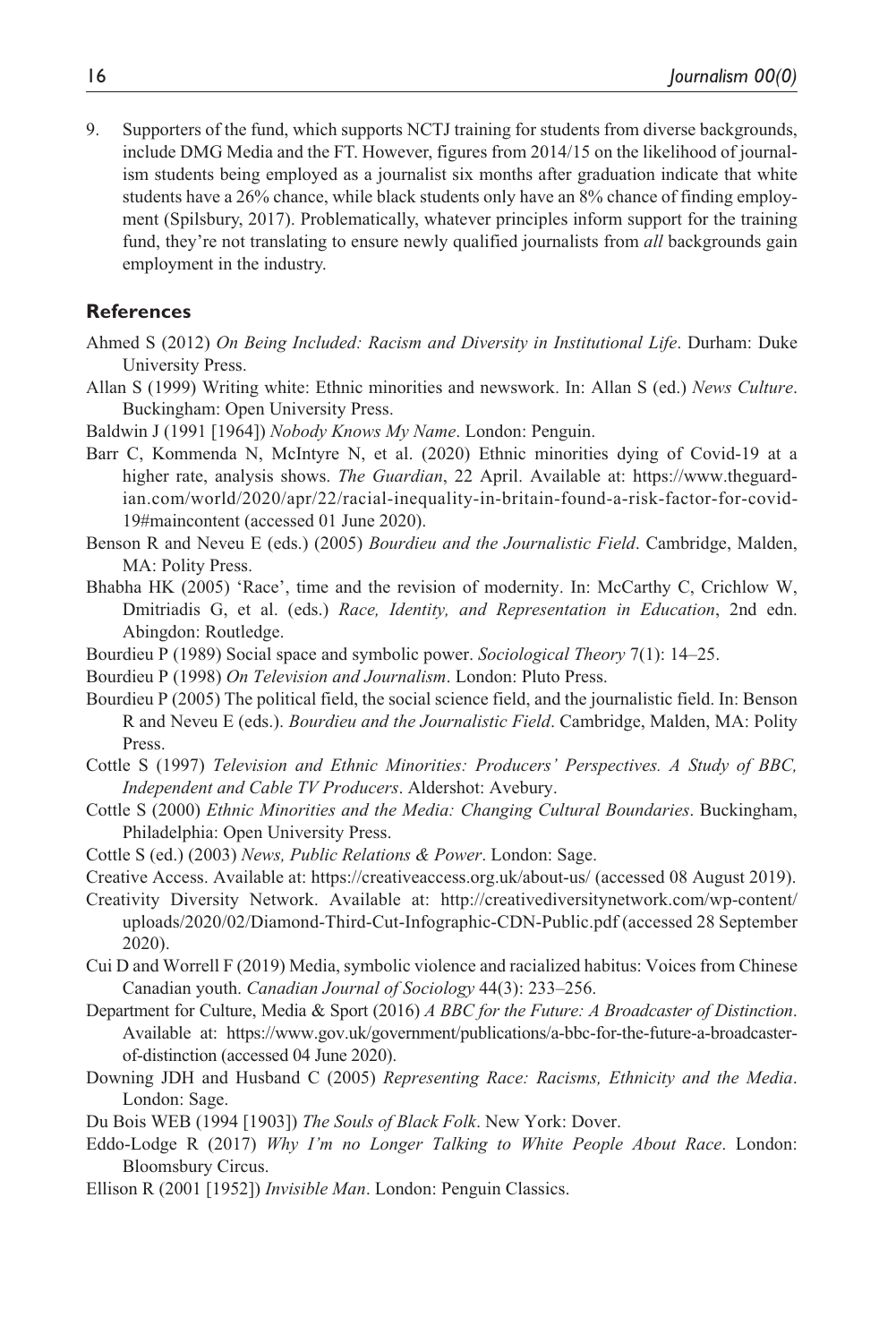- Entman R and Rojecki A (2000) *The Black Image in the White Mind: Media and Race in America*. Chicago: The University of Chicago Press.
- Fenton N and Freedman D (2017) Fake democracy, bad news. In: Panitch L and Albo G (eds.) *Socialist Register 2018*, vol. 54, pp. 130–149.
- Gast M (2018) "They give teachers a hard time": Symbolic violence and intersections of race and class in interpretations of teacher–student relations. *Sociological Perspectives* 61(2): 257–275.
- Go J (2013) Decolonizing Bourdieu: Colonial and postcolonial theory in Pierre Bourdieu's early work. *Sociological Theory* 31(1): 49–74.
- Hall S (1996) What is this 'black' in black popular culture? In: Chen KH and Morley D (eds.) *Stuart Hall: Critical Dialogues in Cultural Studies*. London: Routledge, pp. 468–479.
- Hall S, Critcher C, Jefferson J, et al. (1978) *Policing the Crisis: Mugging, the State, and Law and Order*. London: Macmillan.
- Harding S (1993) Rethinking standpoint epistemology: What is strong objectivity? In: Alcoff L and Potter E (eds.) *Feminist Epistemologies*, New York: Routledge, pp.49–82.
- Harrison J (2016) Journalism's lack of diversity threatens its long-term future, *The Guardian*, 4 August Available at: [https://www.theguardian.com/media/2016/aug/04/journalism-diversity](https://www.theguardian.com/media/2016/aug/04/journalism-diversity-newspapers)[newspapers](https://www.theguardian.com/media/2016/aug/04/journalism-diversity-newspapers) (accessed 05 June 2020).
- Hill A (2001) Dyke: BBC is hideously white, *The Guardian*, 7 January. Available at: [https://www.](https://www.theguardian.com/media/2001/jan/07/uknews.theobserver1) [theguardian.com/media/2001/jan/07/uknews.theobserver1](https://www.theguardian.com/media/2001/jan/07/uknews.theobserver1) (accessed 05 June 2020).
- Hill Collins P (1998) *Fighting Words: Black Women and the Search for Justice*. Minneapolis: University of Minnesota Press.
- Hill Collins P (2000) *Black Feminist Thought*. New York: Routledge.
- Johnston A and Flamiano D (2007) Diversity in mainstream newspapers from the standpoint of journalists of color. *Howard Journal of Communications* 18(2): 111–131.
- Leong N (2013) Racial capitalism. *Harvard Law Review* 126(8): 2151–2226.
- Meyers M and Gayle L (2015) African American women in the newsroom: Encoding resistance. *Howard Journal of Communications* 26(3): 292–312.
- Milburn A, Shephard G, Gregg P, et al. (2016) State of the Nation 2016: Social Mobility in Great Britain. *Social Mobility Commission*. Available at: [https://www.gov.uk/government/](https://www.gov.uk/government/uploads/system/uploads/attachment_data/file/569410/Social_Mobility_Commission_2016_REPORT_WEB__1__.pdf) [uploads/system/uploads/attachment\\_data/file/569410/Social\\_Mobility\\_Commission\\_2016\\_](https://www.gov.uk/government/uploads/system/uploads/attachment_data/file/569410/Social_Mobility_Commission_2016_REPORT_WEB__1__.pdf) REPORT WEB 1 .pdf (accessed 05 June 2020).
- Nishikawa K, Towner TL, Clawson RA, et al. (2009) Interviewing the interviewers: Journalistic norms and racial diversity in the newsroom. *Howard Journal of Communications* 20: 242– 259.
- PA (2016) BBC is 'very, very white', says Lenny Henry, *The Guardian*, 16 May. Available at: <http://www.theguardian.com/media/2016/may/16/bbc-lenny-henry-will-smith-white-black> (accessed 05 June 2020).
- Phillips A (2015) *Journalism in Context: Practice and Theory for the Digital Age*. London; New York: Routledge.
- Pritchard D and Stonbely S (2007) Racial profiling in the newsroom. *Journalism & Mass Communication Quarterly* 84(2): 231–248.
- Puwar N (2009) Sensing a post-colonial Bourdieu: An introduction. *The Sociological Review* 57: 3.
- Richardson A (2020) *Bearing Witness Whilst Black: African Americas, Smartphones, and the New Protest #Journalism*. New York: Oxford University Press.
- Rivas-Rodriguez M, Subervi-Velez F, Bramlett-Solomon S, et al. (2004) Minority journalists' perceptions of the impact of minority executives. *Howard Journal of Communications* 15(1): 39–55.